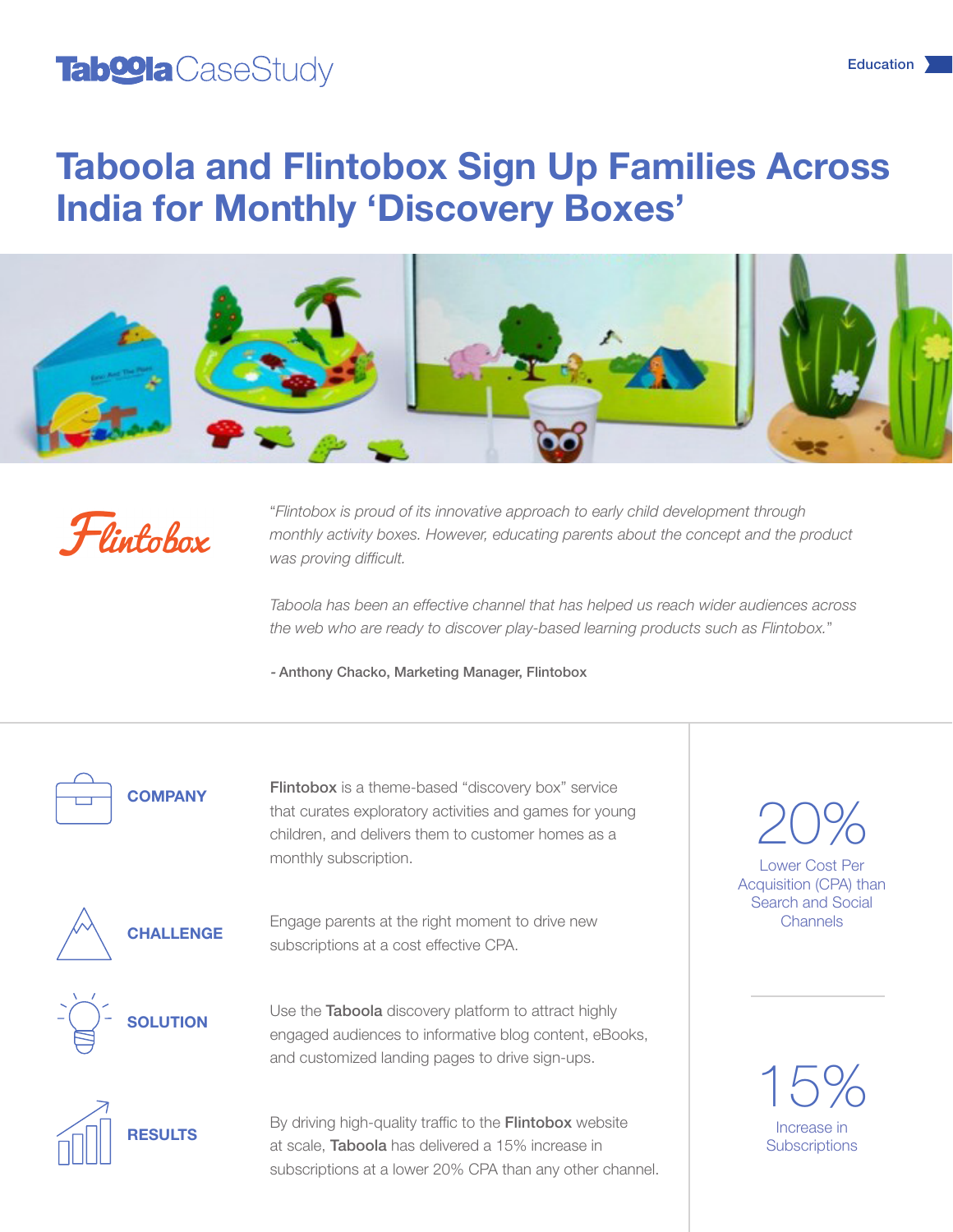### Tab**oola** CaseStudy



Flintobox is a theme-based "discovery box" service that curates exploratory activities and games for children between the ages of two and eight.

Delivered to customers' homes as a monthly subscription, each box is tailored around a specific theme, such as "The Little Scientist" or "Wildlife Safari," allowing kids to learn about new subjects and develop interests in a fun and engaging way. Since its launch. Flintobox has carved out a successful niche in the Indian childhood education market, but teaching new parents about its unique product was, at first, difficult.

Flintobox teamed up with Taboola to promote its story on top sites across the web, reaching parents at highly opportune moments to enroll new subscribers.



#### Flintobox Converts Subscribers with Taboola